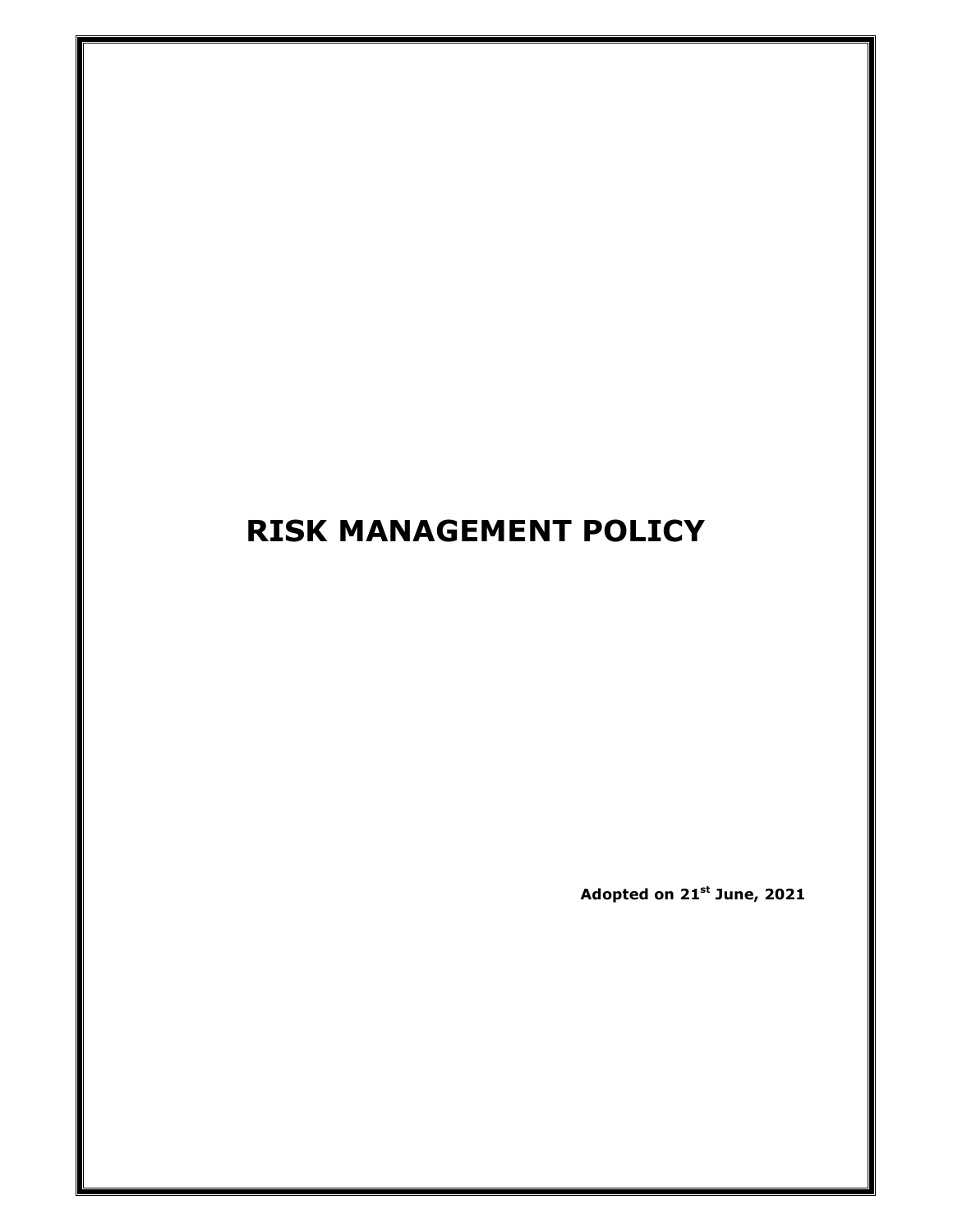# **KAMDHENU LIMITED**

Corporate Identity Number: L27101HR1994PLC092205 Regd. Office: 2nd Floor, Tower-A, Building No. 9, DLF Cyber City, Phase-III, Gurugram - 122 002 Website: www.kamdhenulimited.com Phone: 0124-4604500

### **RISK MANAGEMENT POLICY**

#### **BACKGROUND**

#### **Requirement as per Companies Act, 2013** ('**the Act'**)**:**

- **Responsibility of the Board**: As per Section 134(3) of the Act, requires the Board of Directors of a Company, as part of the Board's Report, to furnish a statement indicating development and implementation of a **risk management policy** for the Company including identification therein of elements of risk, if any, which in the opinion of the Board may threaten the existence of the Company.
- **Responsibility of the Audit Committee**:As per Section 177(4) of the Act, Every Audit Committee shall act in accordance with the terms of reference specified in writing by the Board which shall, inter alia, include- (vii) Evaluation of internal financial controls and **risk management systems**.
- **Responsibility of the Independent Directors**:As per Schedule IV of the Act [Section 149(8)] - Code for Independent Directors II. Role and functions: The independent directors shall: (1) help in bringing an independent judgment to bear on the Board's deliberations especially on issues of strategy, performance, risk management, resources, key appointments and standards of conduct; (4) satisfy themselves on the integrity of financial information and that financial controls and the systems of risk management are robust and defensible.

# **Requirement as per SEBI (Listing Obligations and Disclosure Requirements) Regulations, 2015 ("Listing Regulations"):**

- **Regulation 17(9) of the Listing Regulations,** requires the Company to lay down procedures about risk assessment and risk minimization.
- **Regulation 21 of the Listing Regulations,** requiresthe Risk Management Committee to formulate detailed risk management policy which shall include:
	- a. A framework for identification of internal and external risks specifically faced by the listed entity, in particular including financial, operational, sectoral, sustainability (particularly, ESG related risks), information, cyber security risks or any other risk as may be determined by the Committee.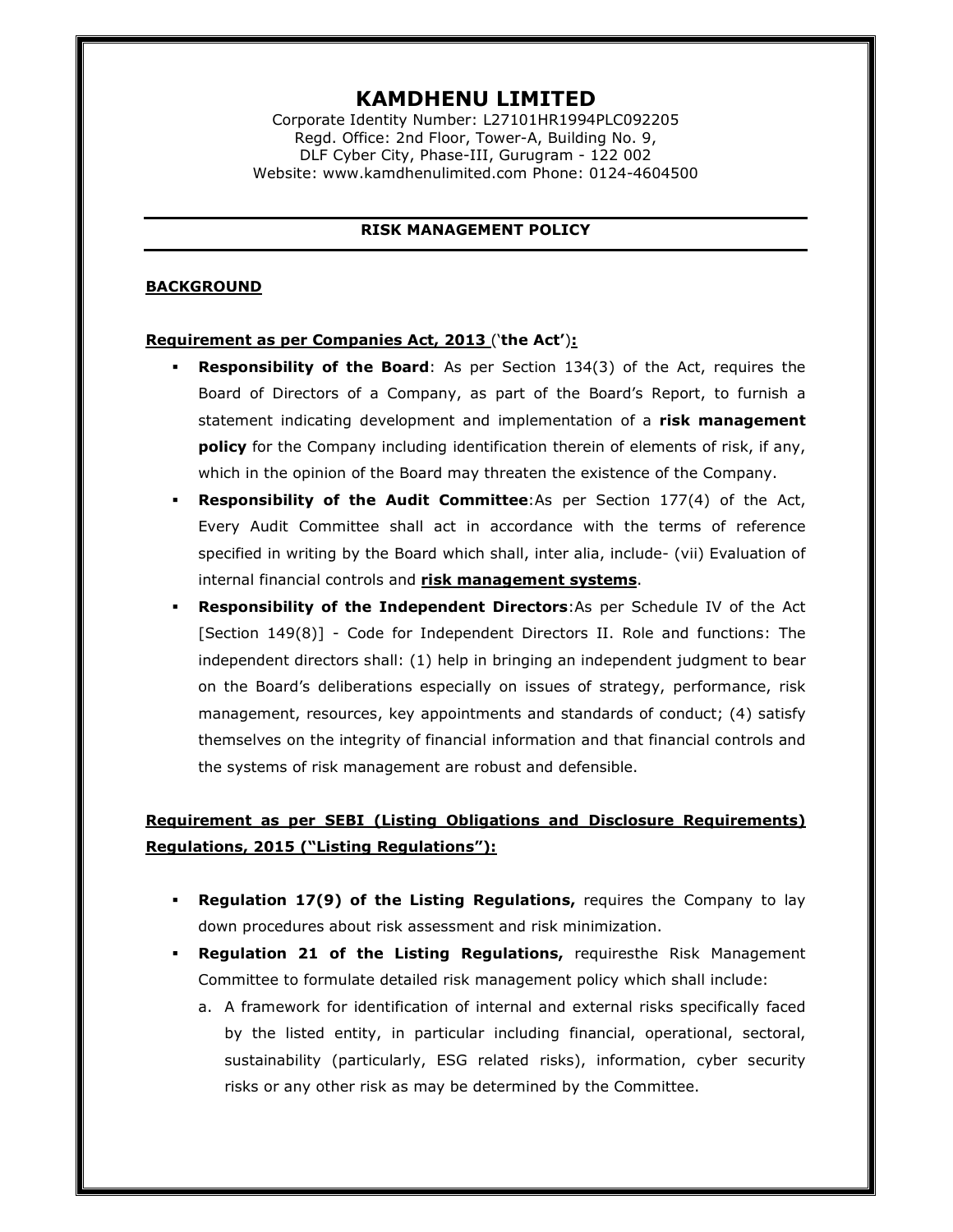- b. Measures for risk mitigation including systems and processes for internal control of identified risks.
- c. Business continuity plan.

Listing Regulations notified on July 08, 2016 read with SEBI notification dated May 05, 2021 effective from May 06, 2021, as amended from time to time, requires top one thousand listed entities based on market capitalization (calculated as on March 31 of every financial year) to formulate a Risk Management Policy (hereinafter referred as "Policy"). As per the amendment, once the provisions of Listing Regulations become applicable to a listed entity on the basis of market capitalisation, it shall continue to apply irrespective of change in the market capitalization.

# **OBJECTIVE**

The main objective of this Policy is to ensure sustainable business growth with stability and to promote a pro-active approach in reporting, evaluating and resolving risks associated with the Company's business. In order to achieve the key objective, this Policy establishes a structured and disciplined approach to Risk Management, in order to guide decisions on risk related issues The specific objectives of this Policy inter alia are:

- To ensure that all the current and future material risk exposures of the Company are identified, assessed, quantified, appropriately mitigated, minimized and managed i.e. to ensure adequate systems for risk management.
- To establish a framework for identification of internal and external risks specifically faced by the Company, in particular including financial, operational, sectoral, sustainability (particularly, ESG related risks), information, cyber security risks or any other risk as may be determined by the Risk Management Committee ("the Committee")for the company's risk management process and to ensure its implementation.
- To measure risk mitigation including systems and processes for Internal Control of identified risks.
- To formulateBusiness Continuity Plan.
- To enable compliance with appropriate regulations, wherever applicable, through the adoption of best practices.
- To assure business growth with financial stability.

# **RISK MANAGEMENT COMMITTEE**:

# **COMPOSITION**:

The Risk Management Committee shall consist of minimum three members with majority of them being members of the Board of Directors, including at least one Independent Director.The Chairperson of the Risk management Committee shall be a member of the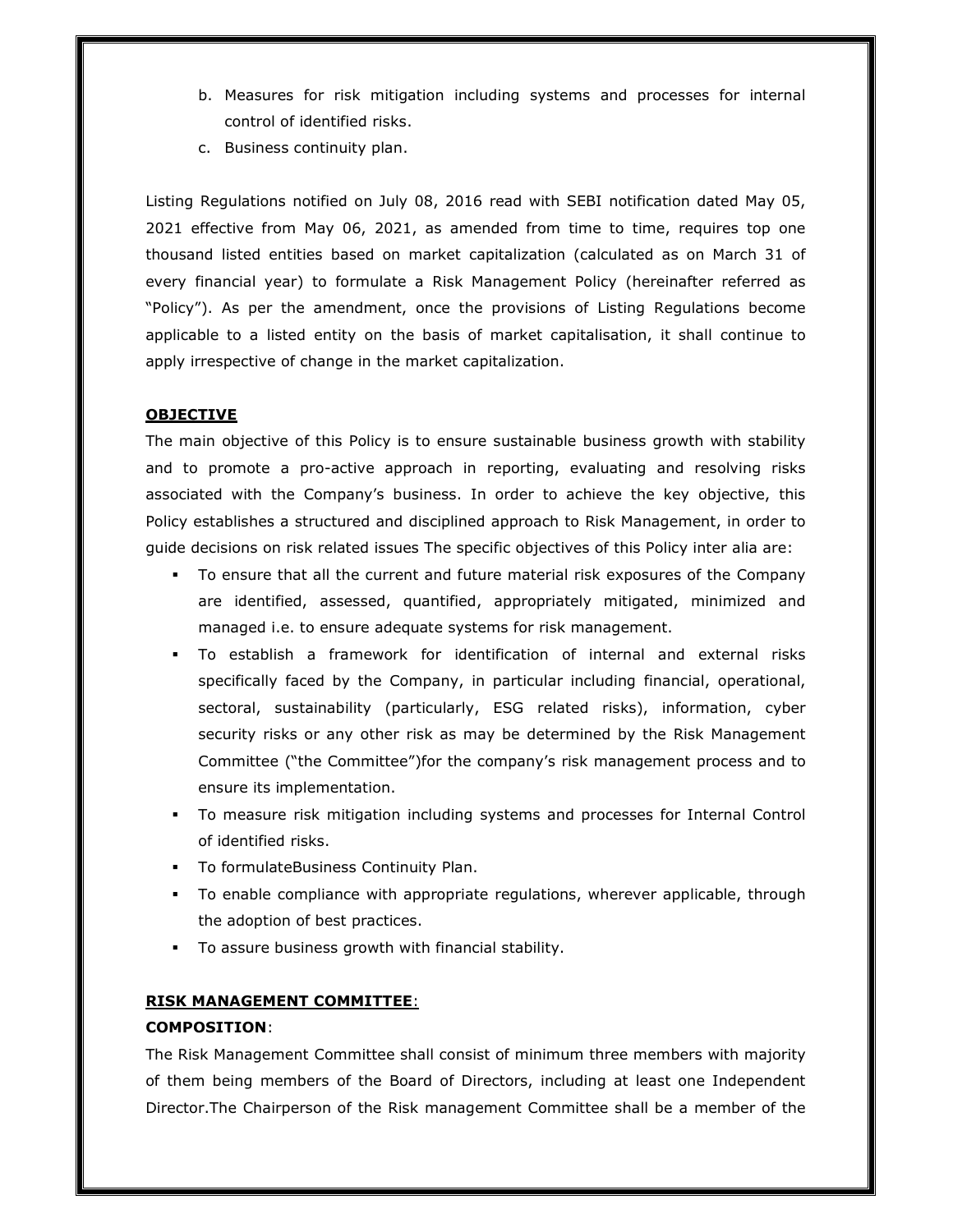Board of Directors and senior executives of the listed entity may be members of the committee.

The Company Secretary shall act as the Secretary to the Committee.

#### **MEETINGS**:

The Risk Management Committee should meet at least two times in a year and not more than 180 days shall elapse between two consecutive meetings. The Quorum for the meeting of the Committee shall be a minimum of two members or one-third of the Members of the Committee, whichever is higher, including at least one member of the Board.

#### **RISK MANAGEMENT FRAMEWORK**

#### **PROCESS**

Risk management is a continuous process that is accomplished throughout the life cycle of a Company. It is an organized methodology for continuously identifying and measuring the unknowns; developing mitigation options; selecting, planning, and implementing appropriate risk mitigations; and tracking the implementation to ensure successful risk reduction. Effective risk management depends on risk management planning; early identification and analyses of risks; early implementation of corrective actions; continuous monitoring and reassessment; and communication, documentation, and coordination.

A framework for identification of internal and external risks faced by the Company, in particular including financial, operational, sectoral, sustainability (particularly, ESG related risks), information, cyber security risks or any other risk as may be determined by the Committee shall be prepared.

#### **STEPS IN RISK MANAGEMENT**

- 1. Risk Identification
- 2. Risk Assessment
- 3. Risk Analysis
- 4. Risk Treatment
- 5. Risk Mitigation
- 6. Risk Control and Monitoring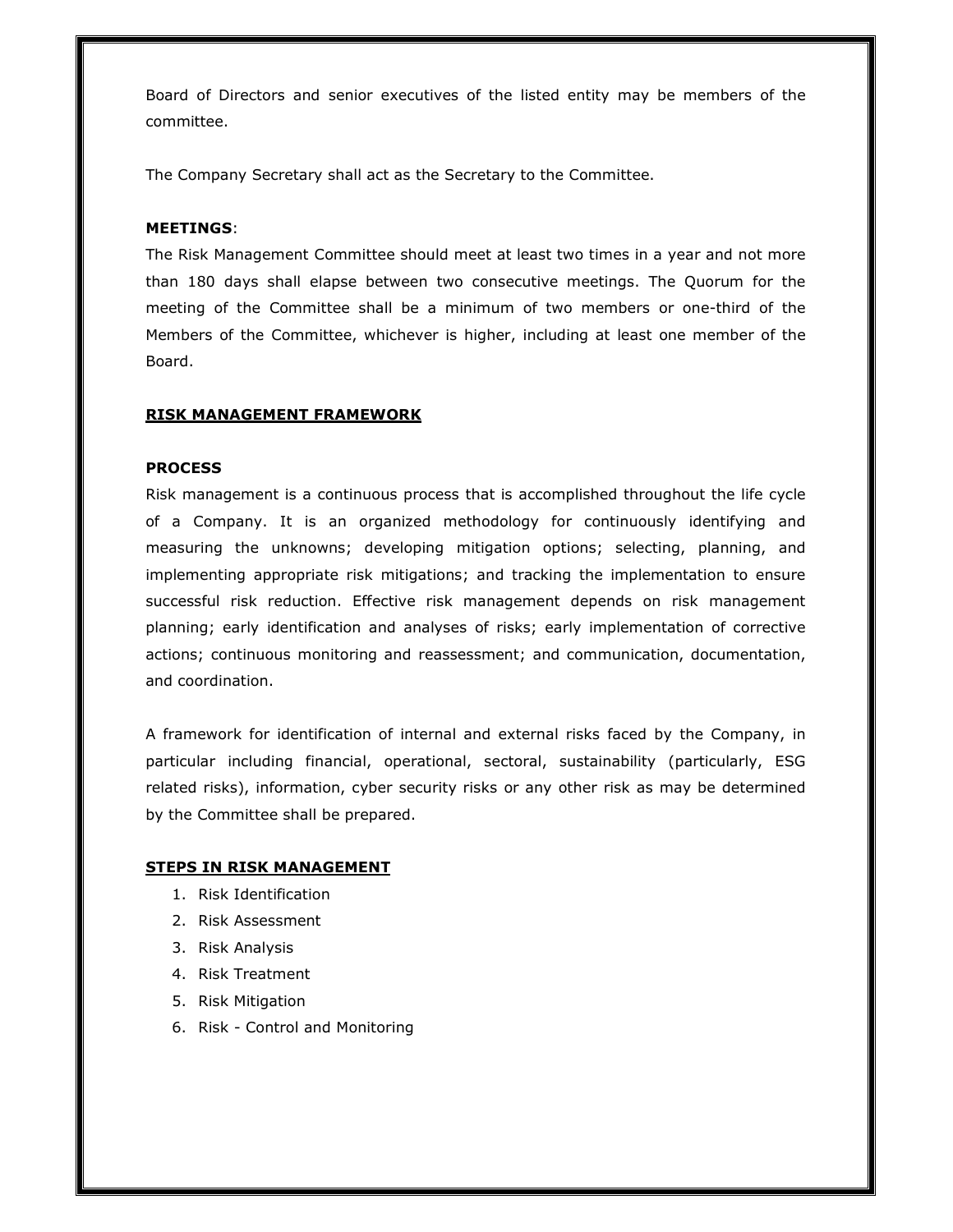## **1. RISK IDENTIFICATION**

This involves continuous identification of events that may have negative impact on the Company's ability to achieve goals. Processes have been identified by the Company and their key activities have been selected for the purpose of risk assessment. Identification of risks, risk events and their relationship are defined on the basis of discussion with the risk owners and secondary analysis of related data, previous internal audit reports, past occurrences of such events etc.

# **2. RISK ASSESSMENT**

Risk assessment is the process of risk prioritization. Likelihood and Impact of risk events have been assessed for the purpose of analyzing the criticality. The potential impact may include:

- A. On a periodic basis risk, external and internal risk factors are assessed by responsible managers across the organization. The risks are identified and formally reported through mechanisms such as operation reviews and committee meetings.
	- External risks factors:
		- $\blacktriangleright$ Economic Environment
		- $\blacktriangleright$ Political Environment
		- $\geq$ Competition
		- $\blacktriangleright$ Fluctuations in trading activities
		- -Changes in interest rates
		- $\blacktriangleright$ Changes in government policies
		- $\blacktriangleright$  Broad market trends and other factors beyond the Company's control significantly reducing demand for its services and harming its business, financial condition and results of operations.
- B. Internal control is exercised through policies and systems to ensure timely availability of information that facilitate pro-active risk management.
	- Internal risks factors:
		- $\blacktriangleright$ Project Execution
		- -Contractual Compliance
		- -Operational Efficiency
		- -Hurdles in optimum use of resources
		- $\blacktriangleright$ Quality Assurance
		- $\blacktriangleright$ Environmental Management
		- $\blacktriangleright$ Human Resource Management
		- $\blacktriangleright$ Culture and values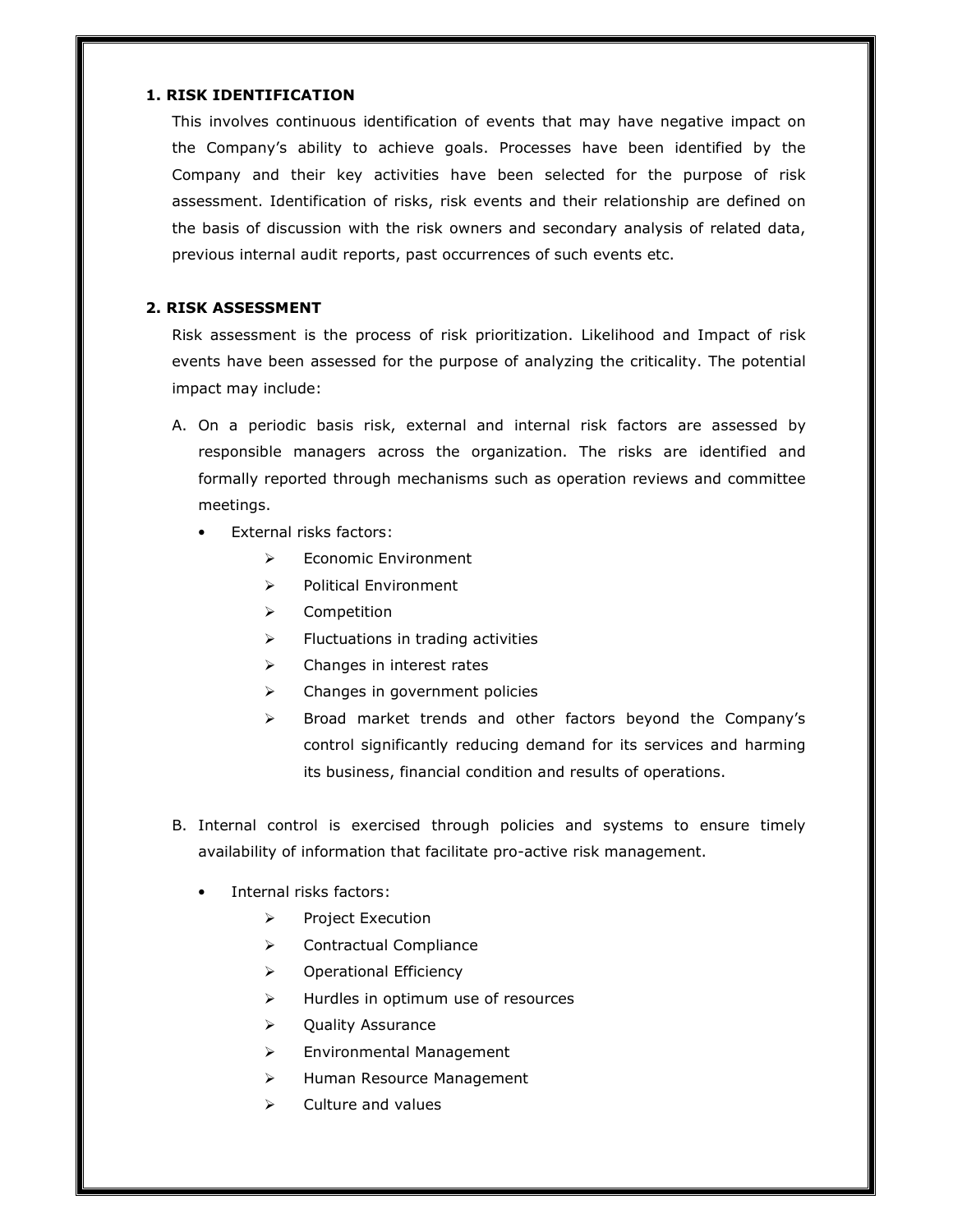**Operational risk** –Manufacturing defects, labour unrest, injuries, accidents, suspended operations of a plant may impact the operations of the Company.

**Financial risk** – The financial risks relate to adequate liquidity for routine operations and availability of funds for expansions, impact of currency fluctuations, change in credit ratings, etc. It also includes the risks associated with the investments of the Company. The investments of the Company should be made on the basis of financial modelling and the currency fluctuations be examined regularly.

**Sectoral risk -** The Sectoral risk refers to the influence of industry variables such as demand-supply outlook, input risk, input cost fluctuation, competition, utilisation levels along with the impact of government regulations and policies on the Company.

Other Examples of identified risks are as follows:

- > Failure in implementing its current and future strategic plans
- > Significant and rapid technological change
- > Damage to its reputation
- > Its products losing market appeal and the Company not being able to expand into new product lines or attracting new types of investors
- > Its risk management methods and insurance policies not being effective or adequate
- > Security risks and cyber-attacks
- > Insufficient systems capacity and system failures

# **3. RISK ANALYSIS**

Risk Analysis is to be conducted taking the existing controls into consideration. Risk events assessed as "high" or "very high" criticality may go into risk mitigation planning and implementation; low and medium critical risk to be tracked and monitored on a watch list.

### **4. RISK TREATMENT - MITIGATION**

To ensure that the above risks are mitigated, Kamdhenu Limited will strive to:

- 1. Involve all functions in the overall risk identification and mitigation exercise;
- 2. Link the risk management process to the strategic planning and internal audit process;
- 3. The Risk Management Committee shall have access to all information necessary to fulfill its responsibilities. It has the powers to seek information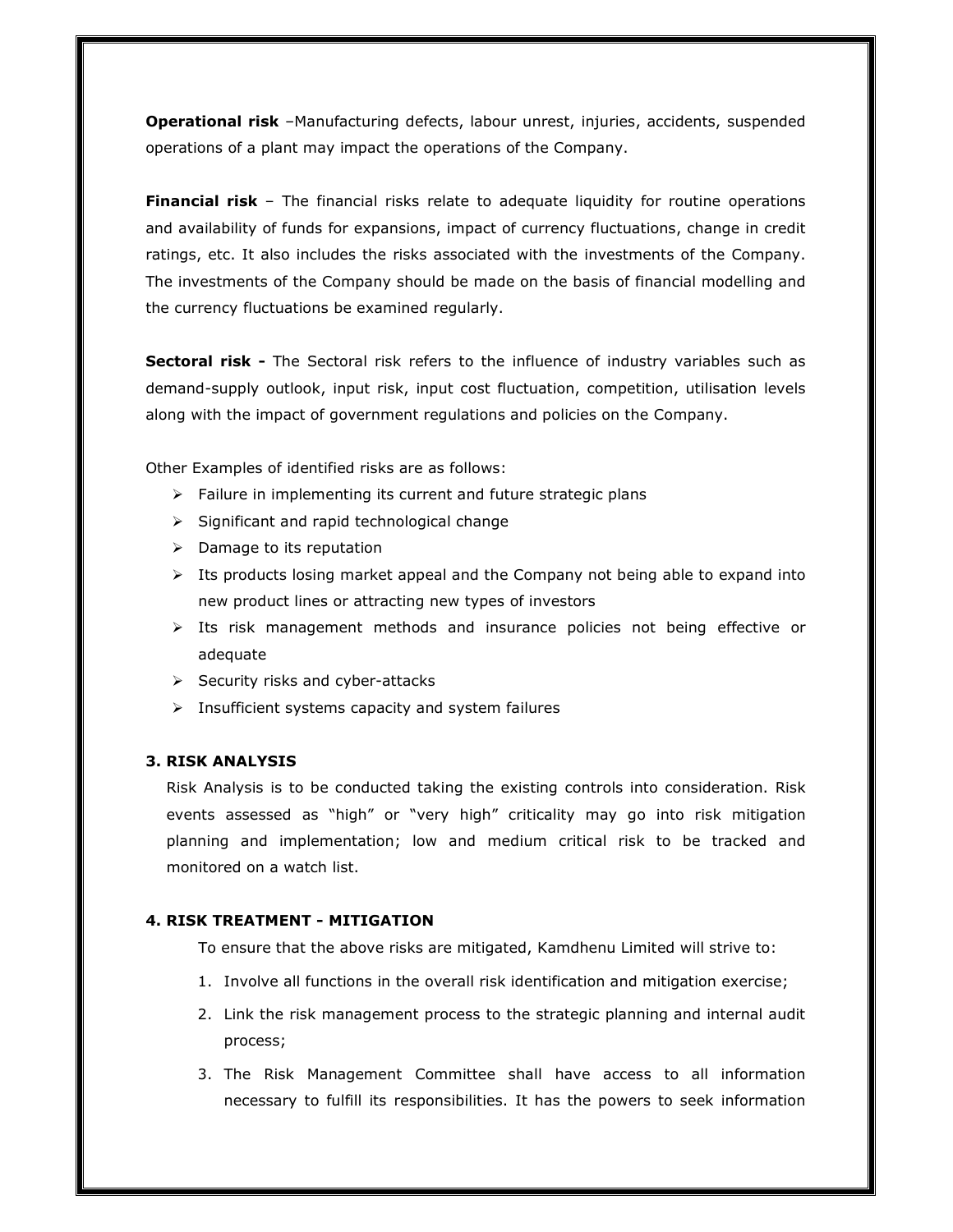from any employee, obtain outside legal or other professional advice and secure attendance of outsiders with relevant expertise, if it considers necessary;

- 4. The Risk Management Committee may in its judgment periodically commission risk management analysis of the Company;
- 5. Adequate disclosures pertaining to the risks (including commodity risks) being faced by the Company, may be made as per the materiality criteria defined in the 'Policy for determination of materiality for disclosure of events or information' of the Company.

#### 5. **CONTROL AND MONITORING MECHANISM**

Risk management uses the output of a risk assessment and implements countermeasures to reduce the risks identified to an acceptable level. This policy provides process of assessing and mitigating risks identified within functions and associated processes. In circumstances where the accepted risk of a particular course of action cannot be adequately mitigatedtheir status shall be continuously monitored and periodically presented to Risk Management Committee and Audit Committee.

#### **BUSINESS CONTINUTY PLAN**

Business continuity plan refers to maintaining business functions or quickly resuming them in the event of a major disruption, whether caused by a fire, flood or any other act of god. A business continuity plan outlines procedures and instructions an organization must follow in the face of such disasters; it covers business processes, assets, human resources, business partners and more.

Company shall have well documented Business continuity plan for any contingent situation covering all perceivable circumstances. The Business continuity plan may be reviewed and amended by the Risk Management Committee.

#### **RISK REPORTING**

The Board of Directors of the Company shall periodically review and evaluate the risk management system of the Company so that the management controls the risks through properly defined network.

Head of Departments or such other authorized persons by Board shall be responsible for implementation of the risk management system as may be applicable to their respective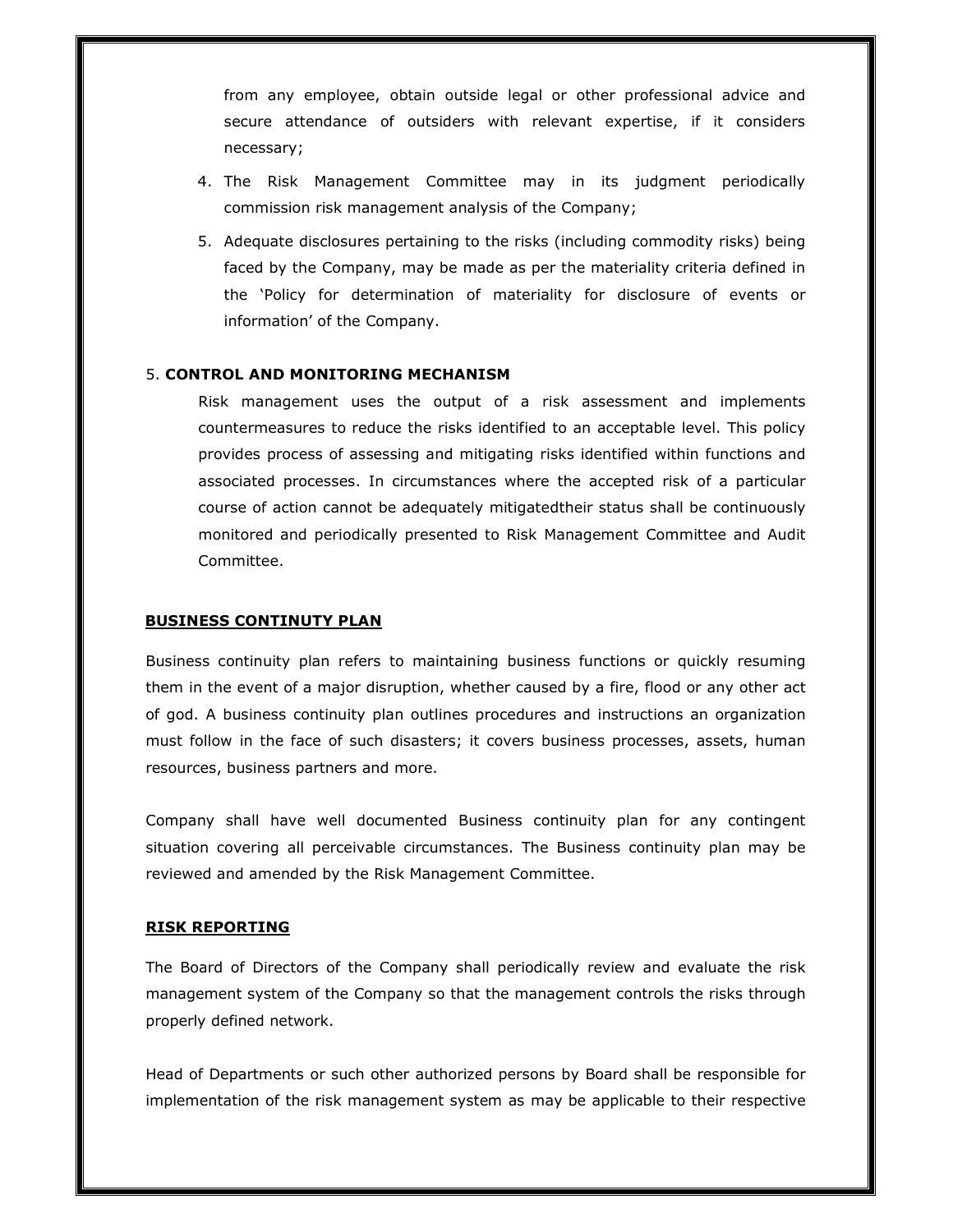areas of functioning and report to the Board / Audit/ Risk Management Committee, as the case may be.

Every Head of Departments or such other authorized persons by Board shall also give details regarding any apparent risk and prospective opportunities relating to their departments on periodic basis to the Board.

While the Company will be monitoring, evaluating and responding to risks. Only significant risks (or those that could become significant) need to be reported to the Risk Management Committee, Audit Committee and Board.

Significant risks include those risks that have a high likelihood or significant impact i.e. having risk exposure or where there is limited ability for mitigation by the Company. These risks are identified and assessed based on the Company's expertise, judgement and knowledge

#### **DISCLOSURES**

## **Board's responsibility statement**

Board of Directors shall include a statement indicating development and implementation of a risk management policy for the Company including identification therein of elements of risk, if any, which in the opinion of the Board may threaten the existence of the Company in its Board Report.

The Board of Directors of the Company and the Audit and Risk Management Committee shall periodically review and evaluate the risk management system of the Company, so that the Management controls the risks through risk management framework.

#### **AMENDMENTS**

The Board of Directors as per the recommendations of Committee (s) can amend this Policy, as and when deemed fit. Any or all provisions of this Policy are subject to revision/ amendment in accordance with the Rules, Regulations, Notifications etc. on the subject as may be issued by relevant statutory authorities, from time to time. In case of any amendment(s), clarification(s), circular(s) etc. issued by the relevant authorities found inconsistent with the provisions laid down under this Policy, then such amendment(s), clarification(s), circular(s) etc. shall prevail upon the provisions hereunder and this Policy shall stand amended accordingly from the effective date as laid down under such amendment(s), clarification(s), circular(s) etc.